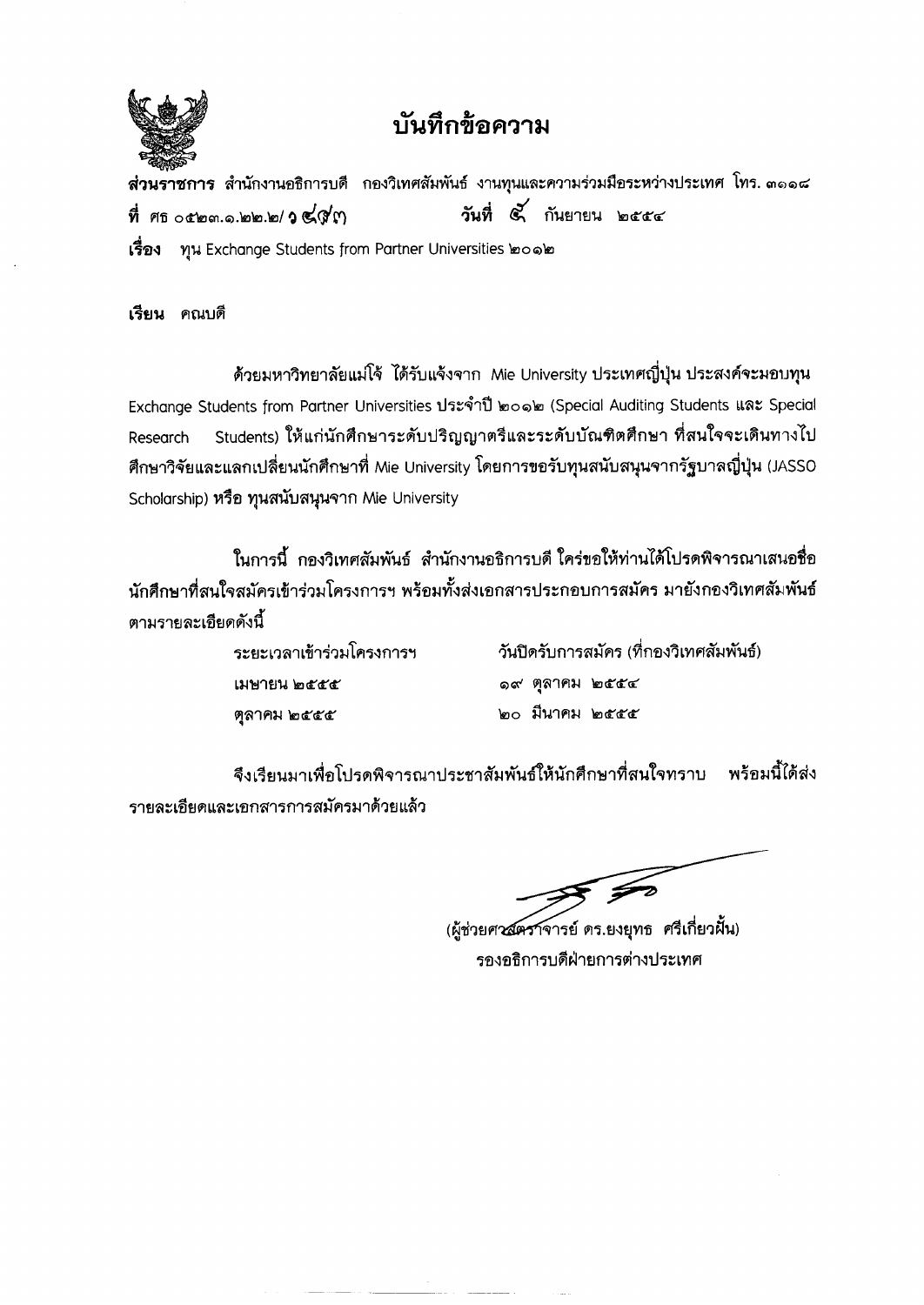《日本語版》

平成24年度 $(20124#)$ 

学術交流協定校からの短期受入留学生 出願要項

● 外国人特別聴講学生

● 外国人特別研究学生

«English Version» Application Guide for Exchange Students from Partner Universities 2012

. Special Auditing Students

. Special Research Students





Mie University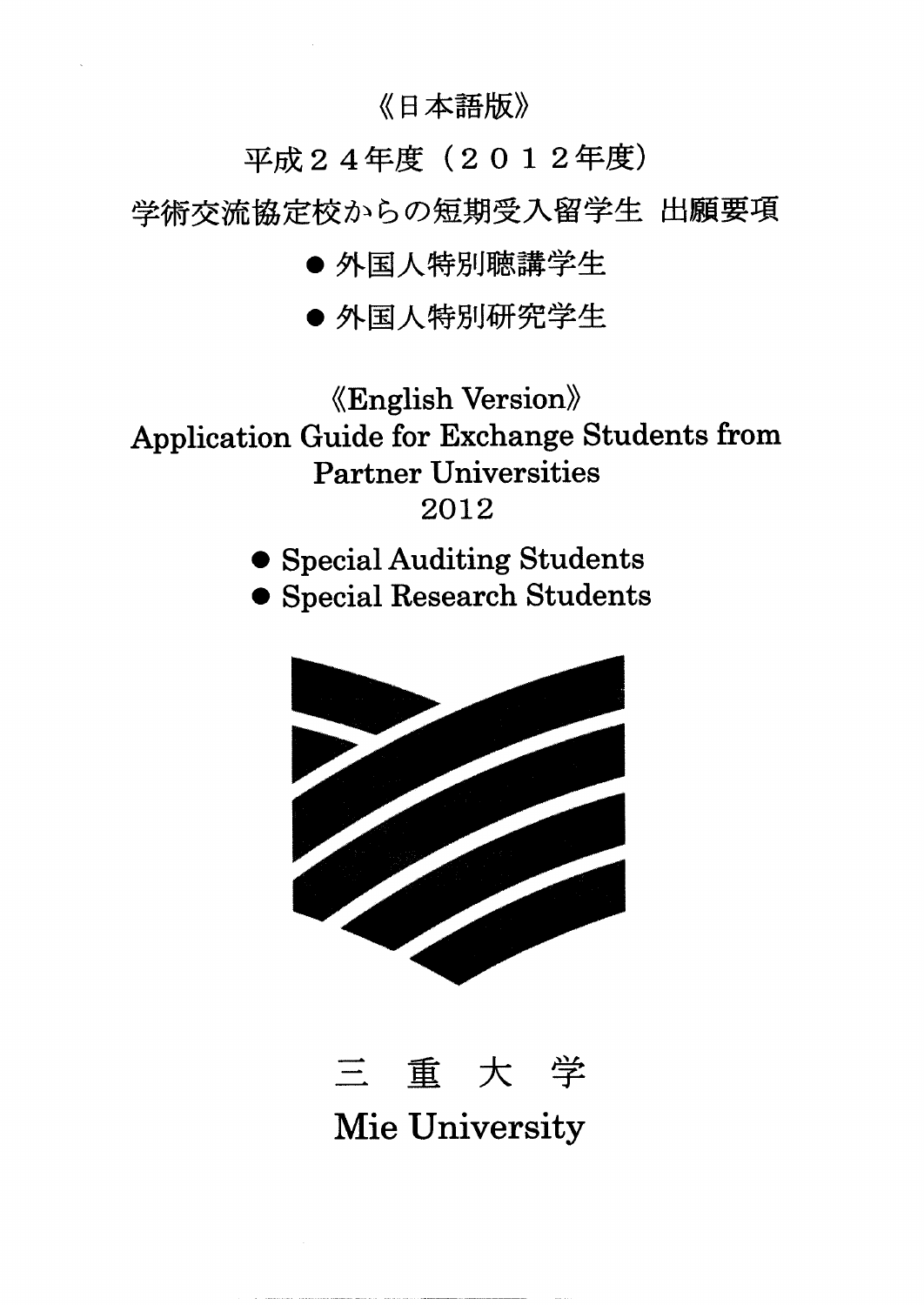## 《目次》

### Table of Contents

### 日本語版

| ・外国人留学生の種類 ………………………………………………………… p.1 |
|---------------------------------------|
| ・外国人留学生の身分 ………………………………………………………… p.1 |
| ・検定料・入学料・授業料 ………………………………………………… p.2  |
| ・授業料免除の制度 ………………………………………………………… p.2  |
| · 奨学金 ……………………………………………………………………… p.3 |
|                                       |

|  | ・外国人特別聴講学生の出願要項 …………………………………………p.4 |
|--|-------------------------------------|
|  | ・外国人特別研究学生の出願要項 …………………………………………p.6 |

### **English Version**

### 出願書類 Application Documents

| ・チェックリスト                                                                                     |
|----------------------------------------------------------------------------------------------|
|                                                                                              |
| ・平成24年度 (2012年度) 交換留学生入学願書                                                                   |
|                                                                                              |
| ・平成24年度(2012年度)JASSO 奨学金申請書                                                                  |
| JASSO Scholarship Application form for Selection at Mie University, 2012 …… p.21             |
| ・平成24年度(2012年度)三重大学国際交流特別奨学金申請書                                                              |
|                                                                                              |
| ・三重大学人文学部特別聴講学生出願者・専攻希望調書                                                                    |
| Questionnaire sheet of Faculty of Humanities, Law and Economics ······················· p.24 |
| • 三重大学大学院人文社会科学研究科特別研究学生出願者・専攻希望調書                                                           |
| Questionnaire sheet of Graduate School of Humanities and Social Sciences  p.25               |
|                                                                                              |

 $\label{eq:reduced} \begin{split} \mathcal{L}_{\text{c}}(\mathcal{L}_{\text{c}}) = \mathcal{L}_{\text{c}}(\mathcal{L}_{\text{c}}) = \mathcal{L}_{\text{c}}(\mathcal{L}_{\text{c}}) \end{split}$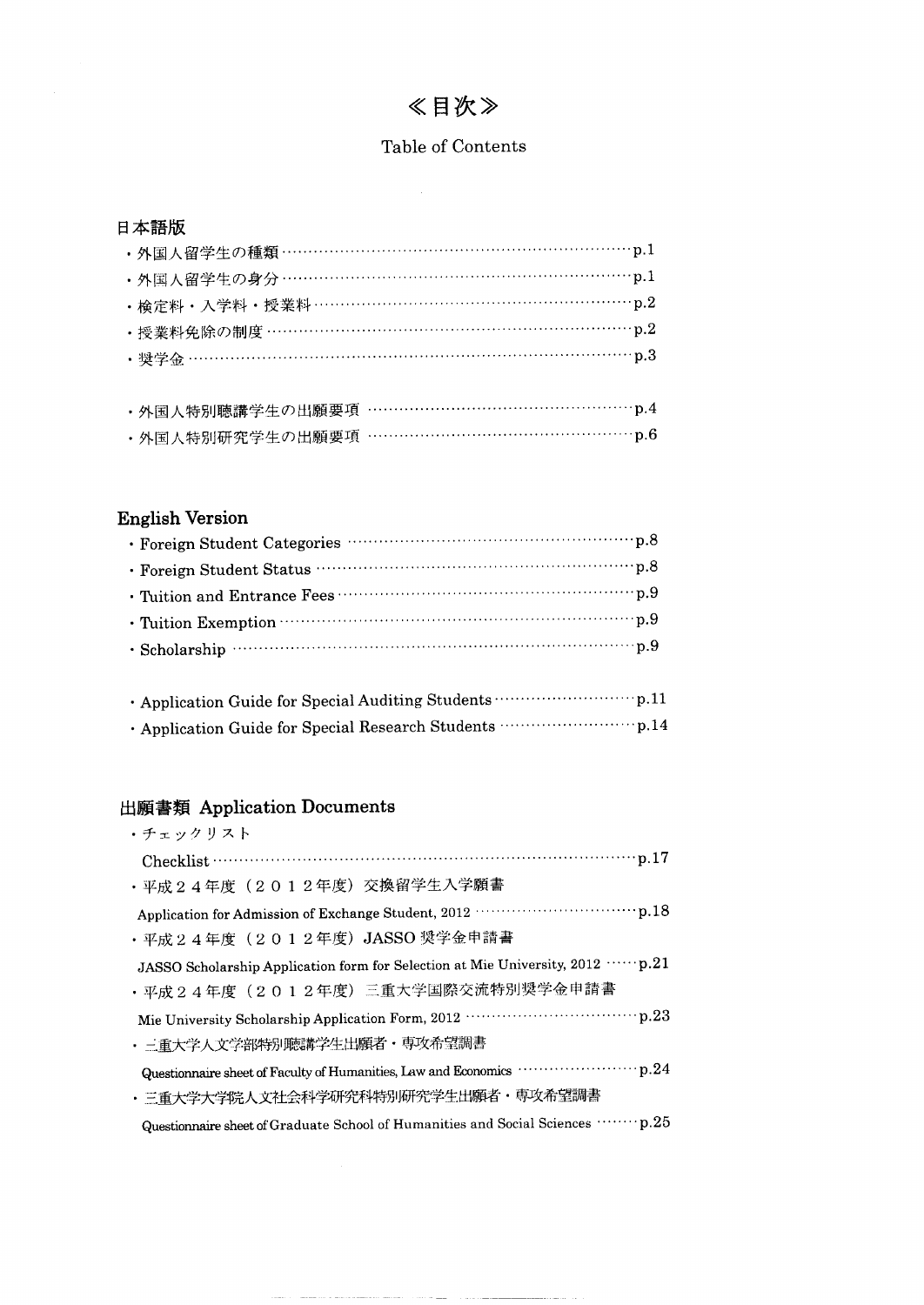### 1. Foreign Student Categories

"Foreign student" must not possess Japanese citizenship, and must either possess a visa status of "college student", or must be able to obtain a visa status of "college student" as stipulated by the Immigration Control and Refugee Recognition Act by the date of admission.

Foreign students are divided into two categories: Japanese government (the Ministry of Education, Culture, Sports, Science and Technology) scholarship foreign students and self-financed foreign students.

(1) Japanese Government Scholarship Foreign Student

Japanese government offers them a scholarship which covers travel expenses to and from Japan, tuition, and living expenses while staying in Japan. Japanese government scholarship students are divided into the following three categories:

-A student recommend by a Japanese embassy or consulate general outside Japan (Embassy recommendation)

- -A student recommended by Mie University (University recommendation)
- -A student selected by Mie University after arriving in Japan (Domestic selection)
- (2) Self-Financed Foreign Student

"Self-financed foreign student" means a foreign student other than Japanese government scholarship students. Self-financed foreign students are divided into three categories: foreign-government sponsored students, short-term student exchange program students, and others.

### 2. Foreign Student Status

There are the following six types of foreign student status at Mie University.

(1) Special Auditing Student

A graduate or undergraduate student of an overseas exchange partner university with Mie University who is enrolled at Mie University as an exchange student to audit specific subjects. For details, please see Application Guide at http://www.cie.mie-u.ac.jp/en/admission/categories/cooperation/exchange/ For details of Partner Universities and Faculties, please see the list at http://www.cie.mie-u.ac.jp/en/cier/cooperation/

(2) Special Research Student

A graduate student of an overseas exchange partner university with Mie University who is enrolled at Mie University to conduct research under the guidance of his/her academic advisor. For details, please see Application Guide at

http://www.cie .mie-u.ac. ip/en/ admissionlca tegories/coopera tion/exchange/

(3) Japanese Studies Student

The Japanese Studies Student program is intended mainly for Japanese government scholarship students (Japanese studies students) recommended by embassies or universities who are enrolled as undergraduate students in faculties or schools of universities outside Japan which major in Japanese language or culture when they come to Japan. For details, please see Application Guide at

http://www.cie. mie-u.ac. ip/en/academicllanguage-culture/

(4) Research Student

The program is for students conduct research under the guidance of their academic advisors at Mie University. For details, please see Application Guide at http://www.cie.mie-u.ac.jp/en/admission/categories/self-financed/

(5) Undergraduate Student

The program is for students who wish to obtain a degree by completing four years of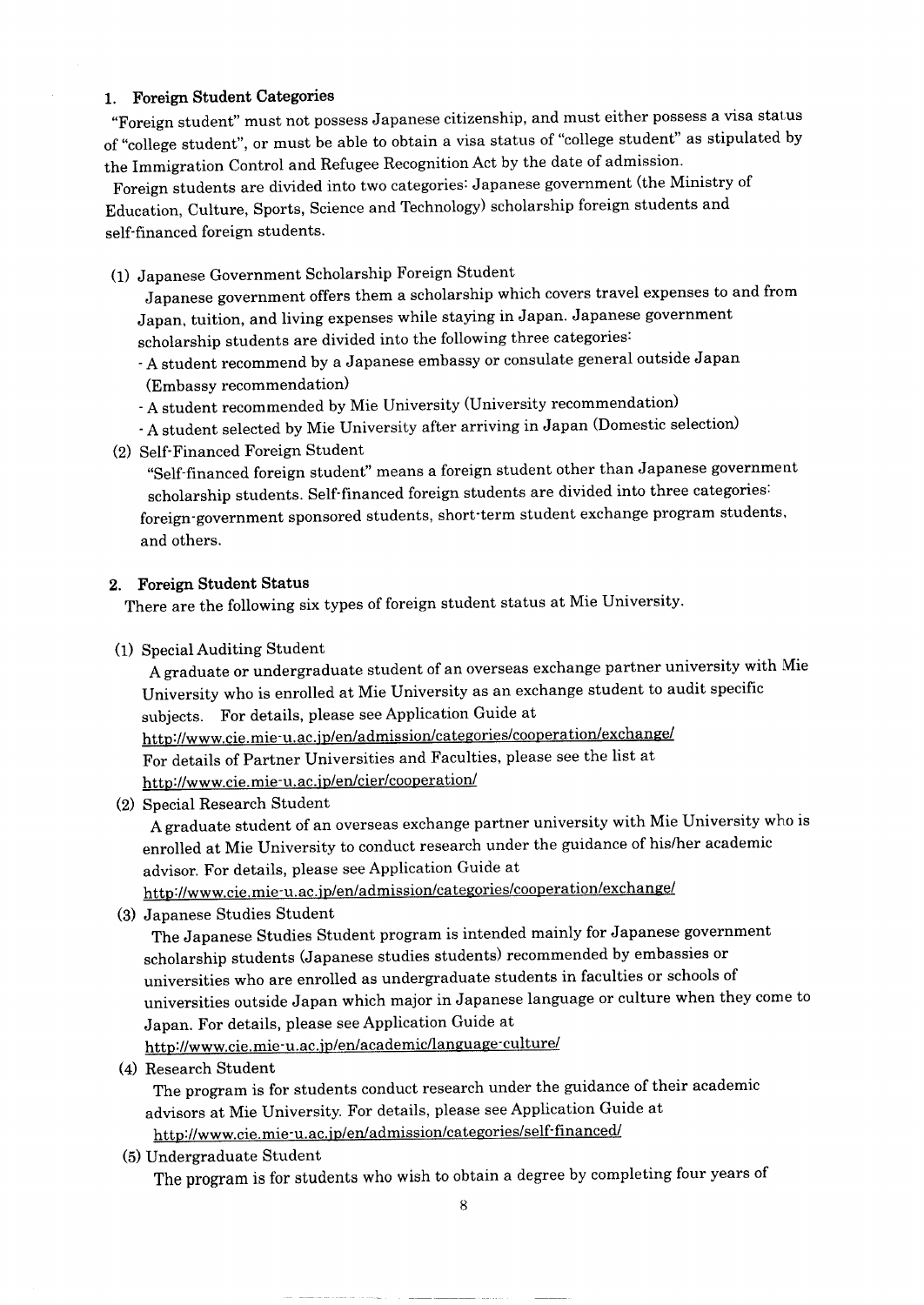undergraduate full-time classes at Mie University (six years in case of Faculty of Medicine (department of Medicine)). For details, please see Faculty Application Guide at http://www.mie-u.ac. ip/exam/

(6) Graduate Student

The program is for students who wish to obtain a degree by completing graduate full-time classes at Mie University. For details, please visit the following websites.

Application Guide for Graduate School of Humanities and Social Sciences

### http://www.human.mie-u.ac.jp/gakubu/daigakuin/

Application Guide for Graduate School of Education

http://www.edu.mie-u.ac.jp/gradschool/

Application Guide for Graduate School of Medicine

http://www.medic.mie-u.ac.jp/gakumu/index.htm

Application Guide for Graduate School of Engineering

http://www.eng.mie-u.ac.jp/department/index.html

Application Guide for Graduate School of Bioresources

http://www.bio.mie-u.ac. ip/en/

Application Guide for Graduate School of Regional Innovation Studies http://www. mie-u.ac. ip/innovationl

### 3. Tuition and Entrance Fees

The following table shows annual tuition, entrance and examination fees for foreign students of the six types of status mentioned above.

| $\frac{1}{2}$                     |                 | Examination<br>Fees | Entrance<br>Fees | Annual<br>tuition |
|-----------------------------------|-----------------|---------------------|------------------|-------------------|
| 1. Special Auditing Student       |                 | Exempt              | Exempt           | $Exempt*$         |
| 2. Special Research Student       |                 | Exempt              | Exempt           | Exempt            |
| 3. Japanese Studies Student       |                 | Exempt              | Exempt           | Exempt            |
| 4. Self-Financed Research Student |                 | 9,800 yen           | 84,600 yen       | 346,800 yen       |
| 5. Undergraduate Student          |                 | 17,000 yen          | 282,000 yen      | 535,800 yen       |
|                                   | Master Course   | 30,000 yen          | 282,000 yen      | 535,800 yen       |
| 6.Graduate Student                | Doctoral Course | 30,000 yen          | 282,000 yen      | 520,800 yen       |

\*For the students mentioned in "Memorandum for joint education program of Japanese language between Mie University and Tianjin Normal University", their annual tuition is otherwise specified.

\*Those fees and tuition above are subject to change.

### 4. Tuition Exemption

High achieving undergraduate and graduate degree students who are unable to pay their tuition for financial reasons may be exempted from tuition.

### 5. Scholarship

(1) JASSO(Japan Student Services Organization) short term scholarship

This scholarship is for foreign students who are accepted by Mie University for more than 3months but less that 1year and are from partner university.

The details are as follows.

1. Eligible universities: The universities that have made student exchange agreements with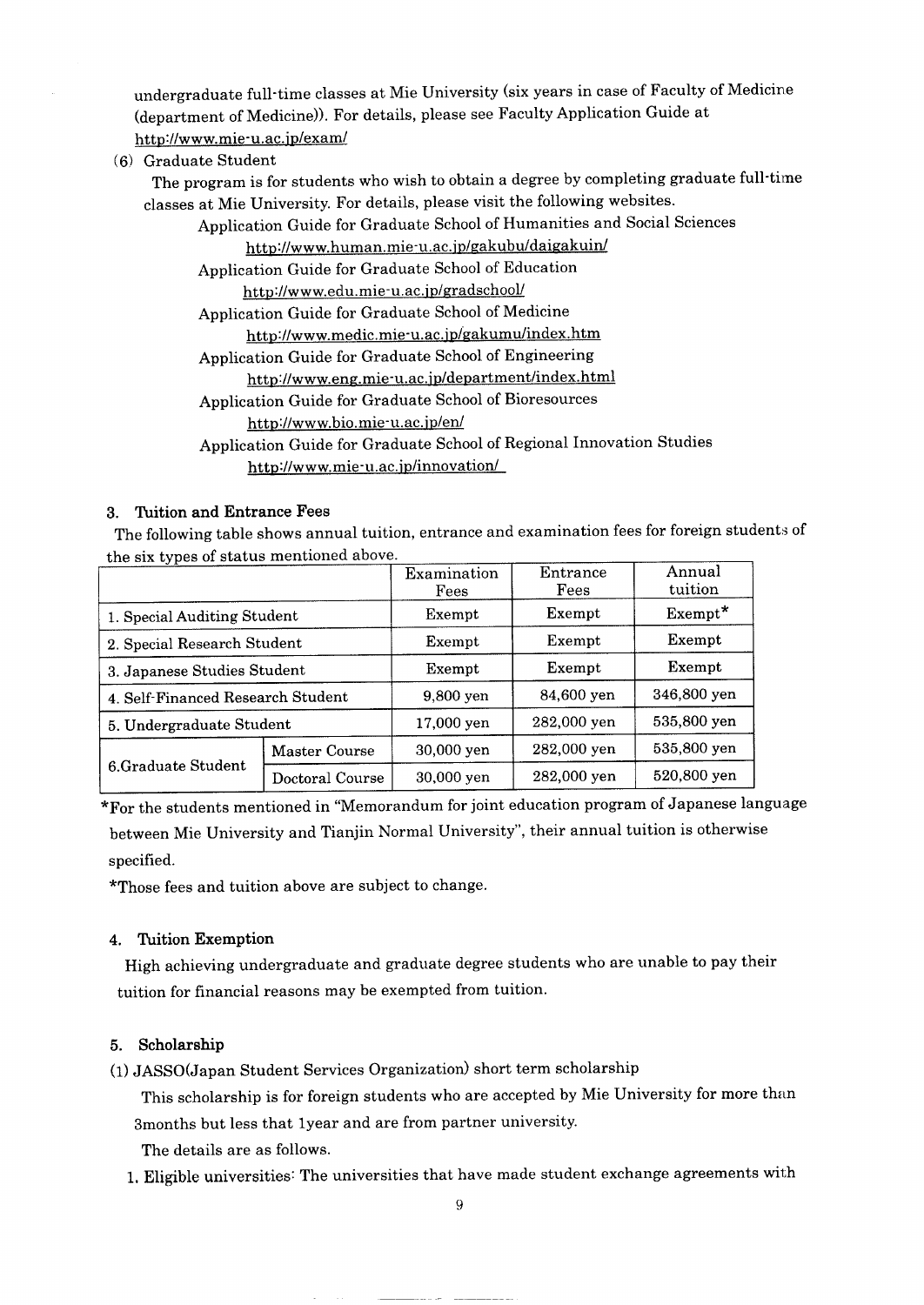Mie University. (Both university-level agreements and those between faculties are eligible.)

- 2. Eligible students: International students who have nationality of a country that has diplomatic relations with Japan. International students who have Japanese nationality at the time of application will not be eligible. International students who are receiving another scholarship that amounts to more than 80,000 yen per month for studying in Japan will not be eligible.
- 3. The amount of a scholarship: 80,000 yen per month.
- 4. The number of scholarship students: around 3 persons per academic year. But it is supplied for applicants of spring semester in preference.
- 5. Application procedure: Submit "JASSO Scholarship Application Form for Selection at Mie University" (the form attached here) and the Application Form for Special Auditing Students or Special Research Students to the International Student Office.
- 6. Notification of selection results: For applicants of Spring Semester, the results of selection are usually notified to the coordinator of your University in late March. And for applicants of Fall Semester, the results of selection are usually notified to the coordinator of your University in late May.

For additional information, please refer to the following website.

http://www.jasso.go.jp/scholarship/short term.html

(2) Mie University international scholarship for students from the universities with exchange agreement to study at Mie University.

The details are as follows.

- 1. Eligible universities: The universities which concluded student exchange agreements with Mie University. (Both university-level agreements and those between faculties are eligible.)
- 2. Eligible students: International students who study at Mie University for around six months or more under the exchange student program.
- 3. The amount of a scholarship: 20,000 yen per month which will be provided for a maximum period of one year.
- 4. The number of scholarship students: Maximum 20 persons per academic year.
- 5. Application procedure: Submit "Mie University Scholarship Application Form" (the form attached here) in addition to the Application Form for Special Auditing Students or Special Research Students to the International Student Office.
- 6. Notification of selection results: For applicants of Spring Semester, the results of selection are usually notified to the students in May. And for applicants of Fall Semester, the results of selection are usually notified to the students in November.

For additional information, please refer to the following website. http://www.cie.mie-u.ac. jp/en/news/2009/02/mie-uni versitv-interna tional-s -2.html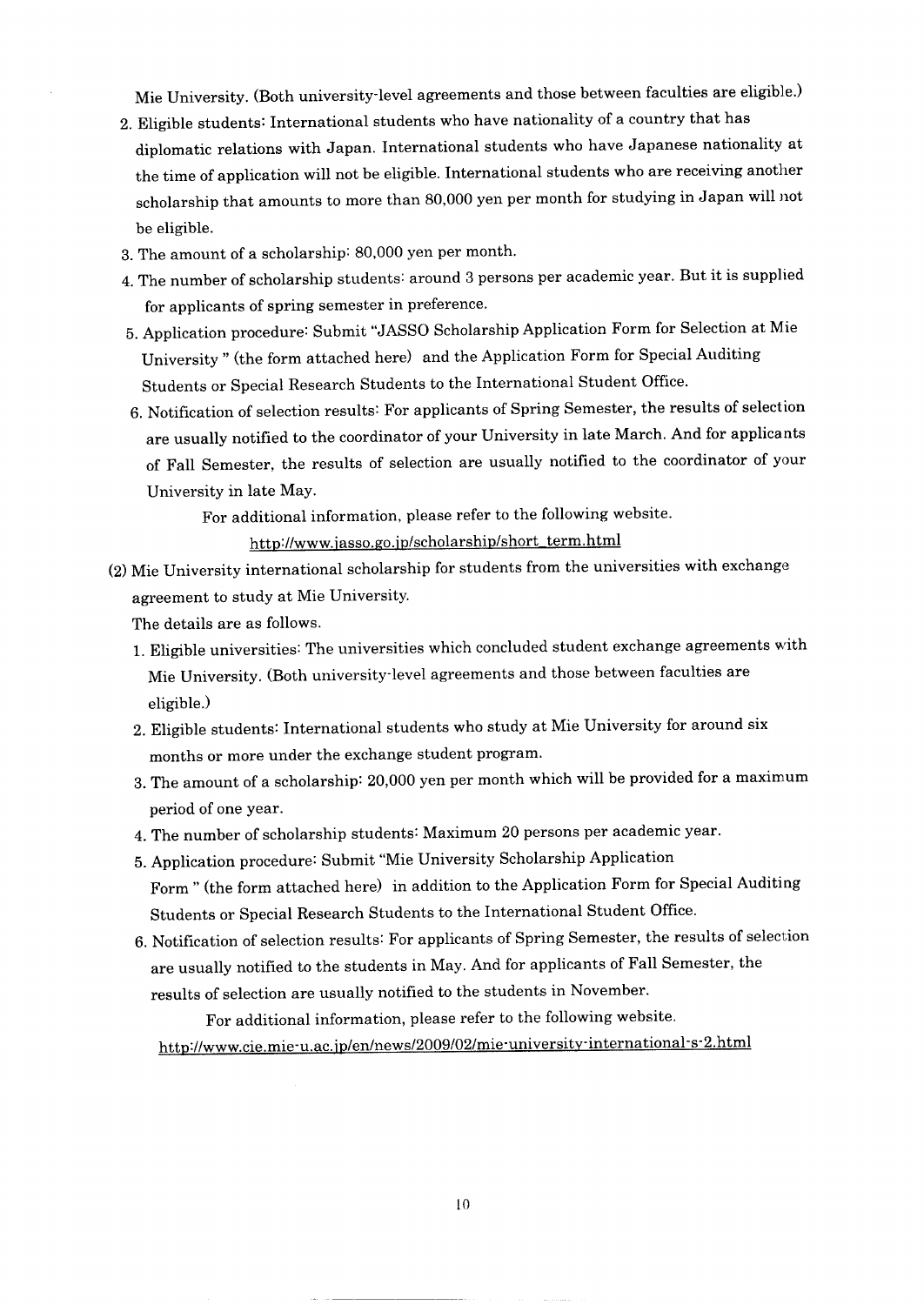# [English Version]

# Application Guide for Exchange Students from Partner Universities 2012

Special Auditing Students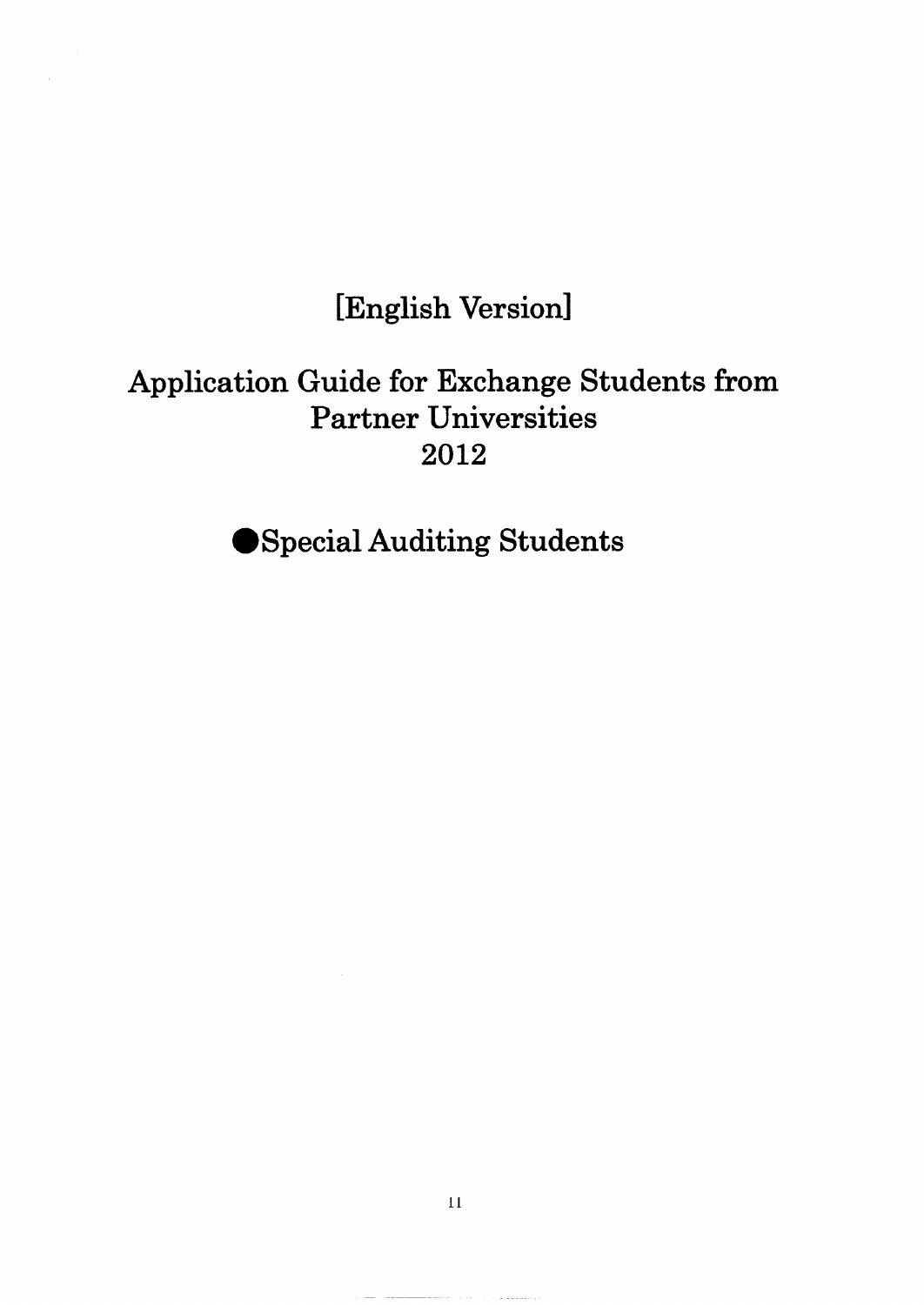### **Application Guide for Special Auditing Students (Undergraduate and Graduate Levels)**

### 1.Outline

- (1) Special Auditing students are accepted in the beginning of each semester (in April or October).
- (2) Study period at Mie University is one or two semesters.
- (3) Accepted students will be exempt from the examination and entrance fees and tuition.
- \* For the students mentioned in "Memorandum for joint. education program of Japanese language between Mie University and Tianjin Normal University". their annual tuition is otherwise specified.
- (4) Applicants' universities must submit application documents (the form attached here) (a) to  $(h)$ (described in Section 5) at the International Student Office in Mie University.
- (5) Special Auditing students must submit their reports to the International Student Office of Mie University by their study completion date.

### 2. Qualifications to Apply

'The applicant must be the undergraduate or graduate enrolled in a university with a student exchange agreement with Mie University.

'The applicant must have the purpose of auditing specific subjects.

'The applicant must have basic knowledge of either or both Japanese and English. (The lectures are usually given in Japanese, and some of them are in English. To understand the lectures, applicants are required to have enough knowledge of Japanese. If the applicants are unable to understand Japanese, the lectures they can take will be limited.)

#### 3. Period of Application

| Admission for April 2012   | September 1st – October 26th, 2011 |
|----------------------------|------------------------------------|
| Admission for October 2012 | February 1st – March 27th, 2012    |

### 4. Where to Submit Application

International Student Office 1st floor, University Research Hall II Mie University 1577 Kurimamachiya-cho, Tsu city, Mie 514-8507 Japan. Phone: 059-231-9688 (direct) (from overseas: +81-59-231-9688)

#### 5. Application Documents

Applications must be written in Japanese or be accompanied by Japanese translation. (I) [Forms provided by Mie University]

- (a) Application for Admission of Exchange Student,  $2012 \times$ Please attach a photo.
- (b) Questionnaire sheet of Faculty of Humanities, Law and Economics (If you choose to enter the Faculty of Humanities, Law and Economics)

(2) [Documents acquired by applicant]

- (c) Certificate of enrollment (Original)
- (d) Academic transcript (OriginaD

(e) Recommendation by head of your department or by a person above the position of the head of your Department (Original)

 $(f)$  2 Photos (4 x 3 cm)  $\mathcal{X}$  Please make sure of the size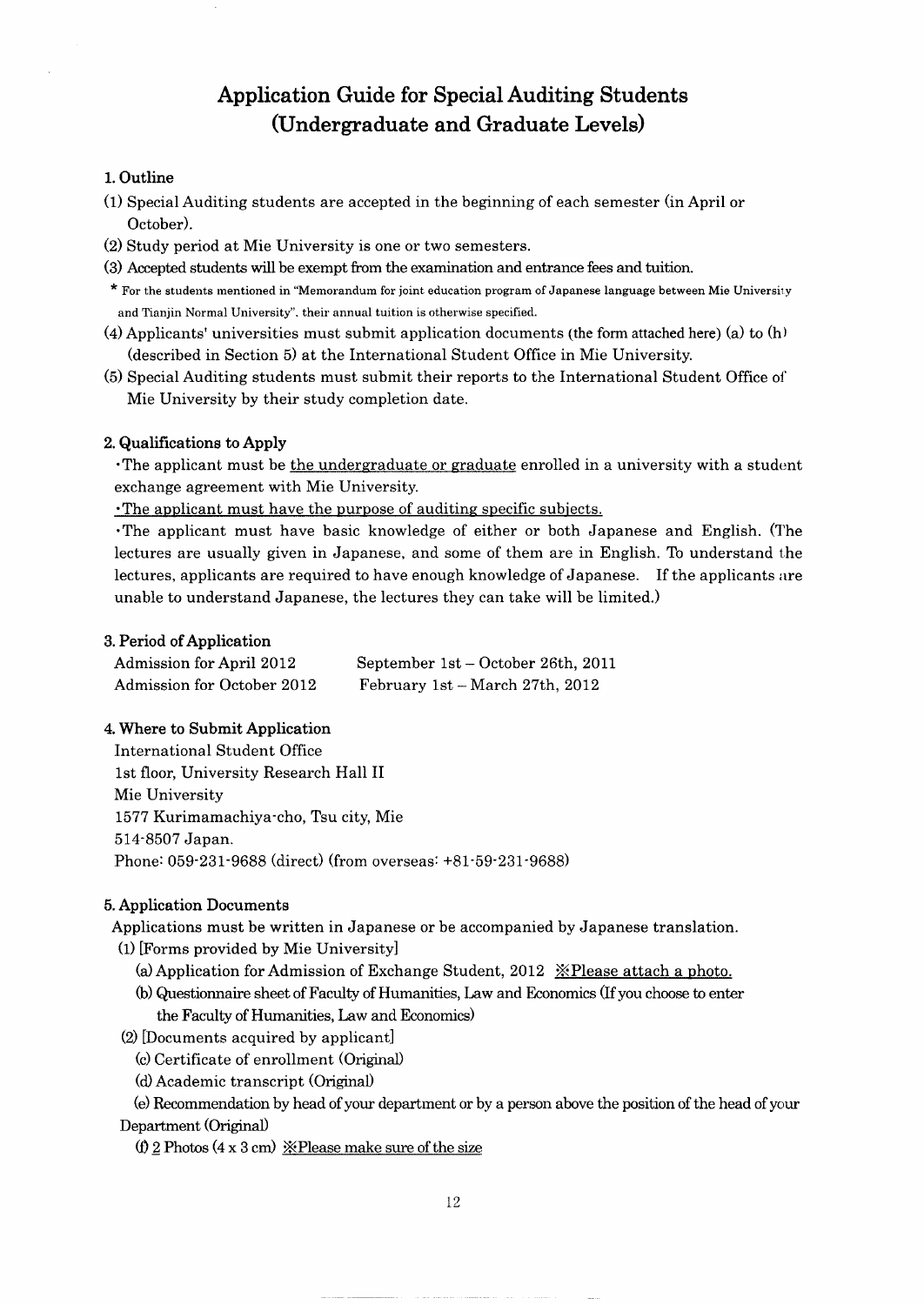- (3) **In** order to apply for JASSO scholarship, submit the following form. (g)JASSO Scholarship Application Form for Selection at Mie University
- (4) **In** order to apply for Mie University International Scholarship, submit the following form. (h) Mie University Scholarship Application Form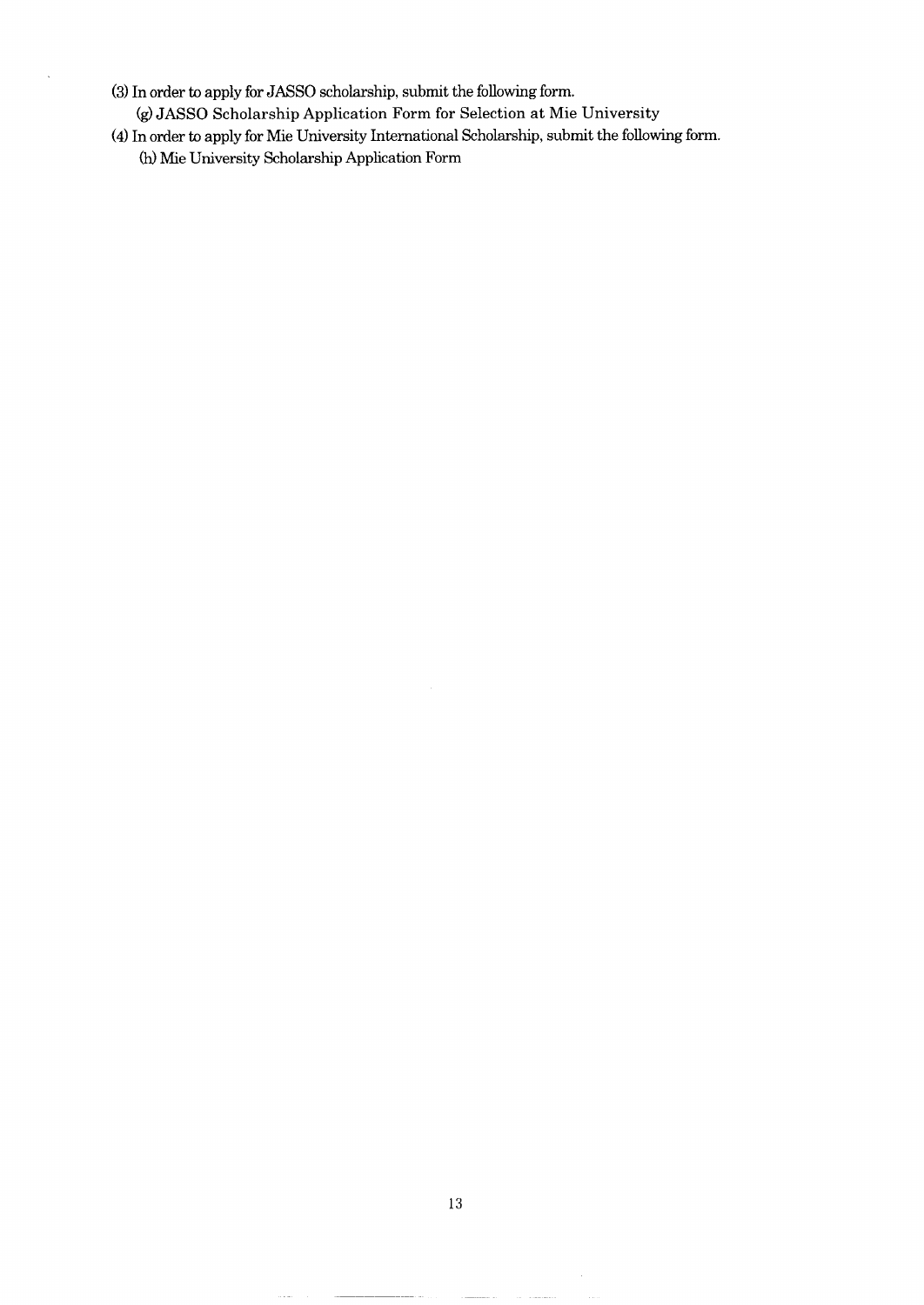**[English Version]**

**Application Guide for Exchange Students from Partner Universities 2012**

**eSpecial Research Students**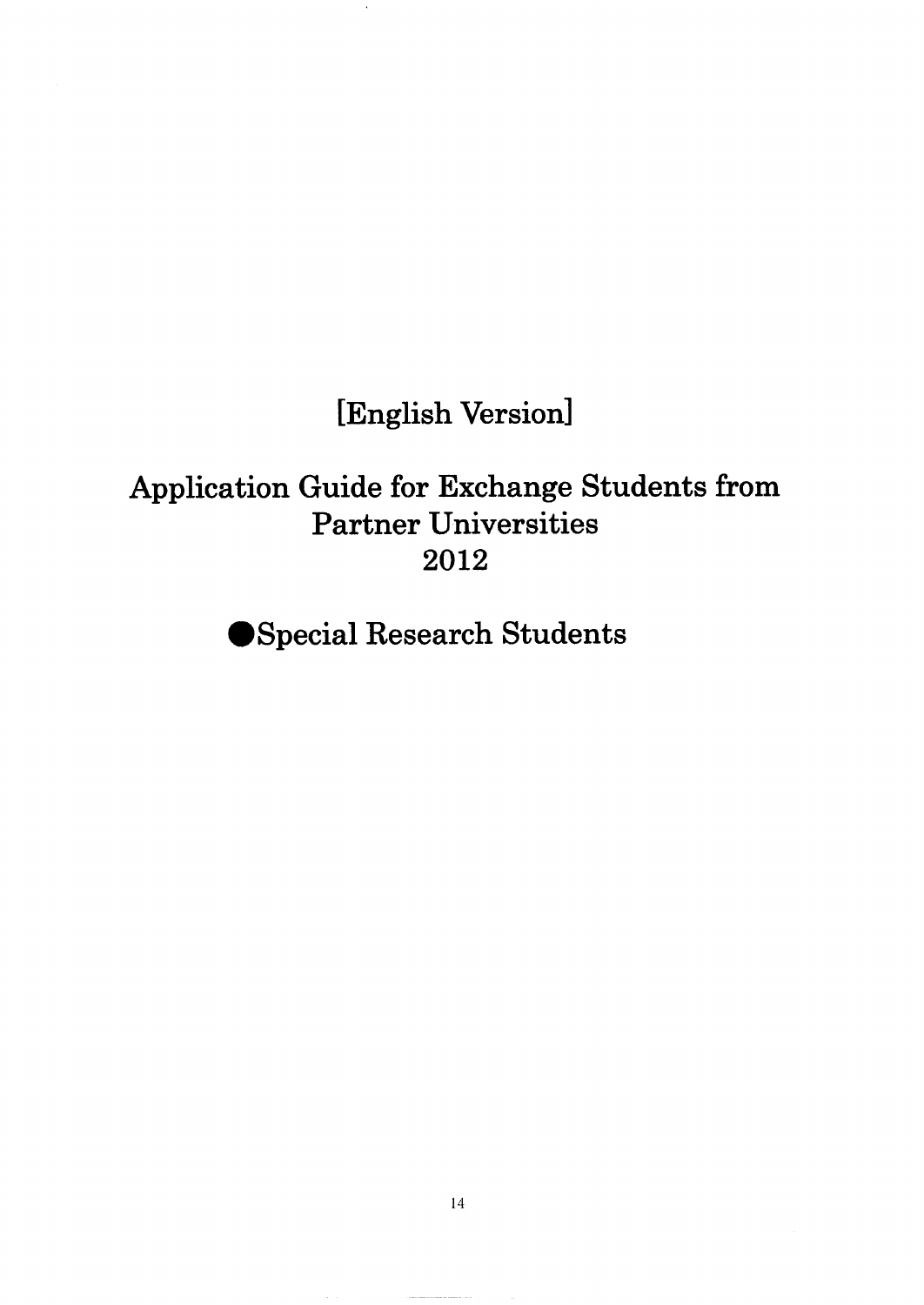### **Application Guide for Special Research Students (Graduate Level)**

### 1.Outline

- (1) Research students are accepted in the beginning of each semester (in April or October).
- (2) Study period at Mie University is one or two semesters.
- (3) Accepted students will be exempt from the examination and entrance fees and tuition.
- \* For the students mentioned in "Memorandum for joint education program of Japanese language between Mie University and Tianjin Normal University", their annual tuition is otherwise specified.
- (4) Applicants' universities must submit application documents(the form attached here)(a) to (h) (described in Section 5) at the International Student Office in Mie University.
- (5) Research students must submit their reports to the International Student Office of Mie University by their study completion date.

### 2. Qualifications to Apply

. The applicant must be enrolled in a graduate school of a university with a student exchange agreement with Mie University.

'The applicant must have the purpose of doing research at Mie Universitv.

'The applicant must have basic knowledge of either or both Japanese and English. (The lectures are usually given in Japanese, and some of them are in English. To understand the lectures, applicants are required to have enough knowledge of Japanese. If the applicants are unable to understand Japanese, the lectures they can take will be limited,}

### 3. Period of Application

| Admission for April 2012   | September 1st – October 26th, 2011 |
|----------------------------|------------------------------------|
| Admission for October 2012 | February 1st – March 27th, $2012$  |

### 4. Where to Submit Application

International Student Office 1st floor, University Research Hall II Mie University 1577 Kurimamachiya-cho, Tsu city, Mie 514-8507 Japan. Phone: 059-231-9688 (direct) (from overseas: +81- 59-231-9688)

#### 5. Application Documents

Applications must be written in Japanese or be accompanied by Japanese translation.

- (1) [Forms provided by Mie University]
	- (a) Application for Admission of Exchange Student, 2012  $\mathcal{X}$ Please attach a photo.
	- (b) Questionnaire sheet of Graduate School of Humanities and Social Sciences (If you choose to enter Graduate School of Humanities and Social Sciences)
- (2) [Documents acquired by applicant]
	- (c) Certificate of enrollment (Original)
	- (d) Academic transcript (OriginaD

(e) Recommendation by head of your department or by a person above the position of the head of your Department (OriginaD

(f) 2 Photos (4 x 3 cm)  $\angle$  Please make sure of the size

(3) In order to apply for JASSO scholarship, submit the following form.

(g)JASSO Scholarship Application Form for Selection at Mie University